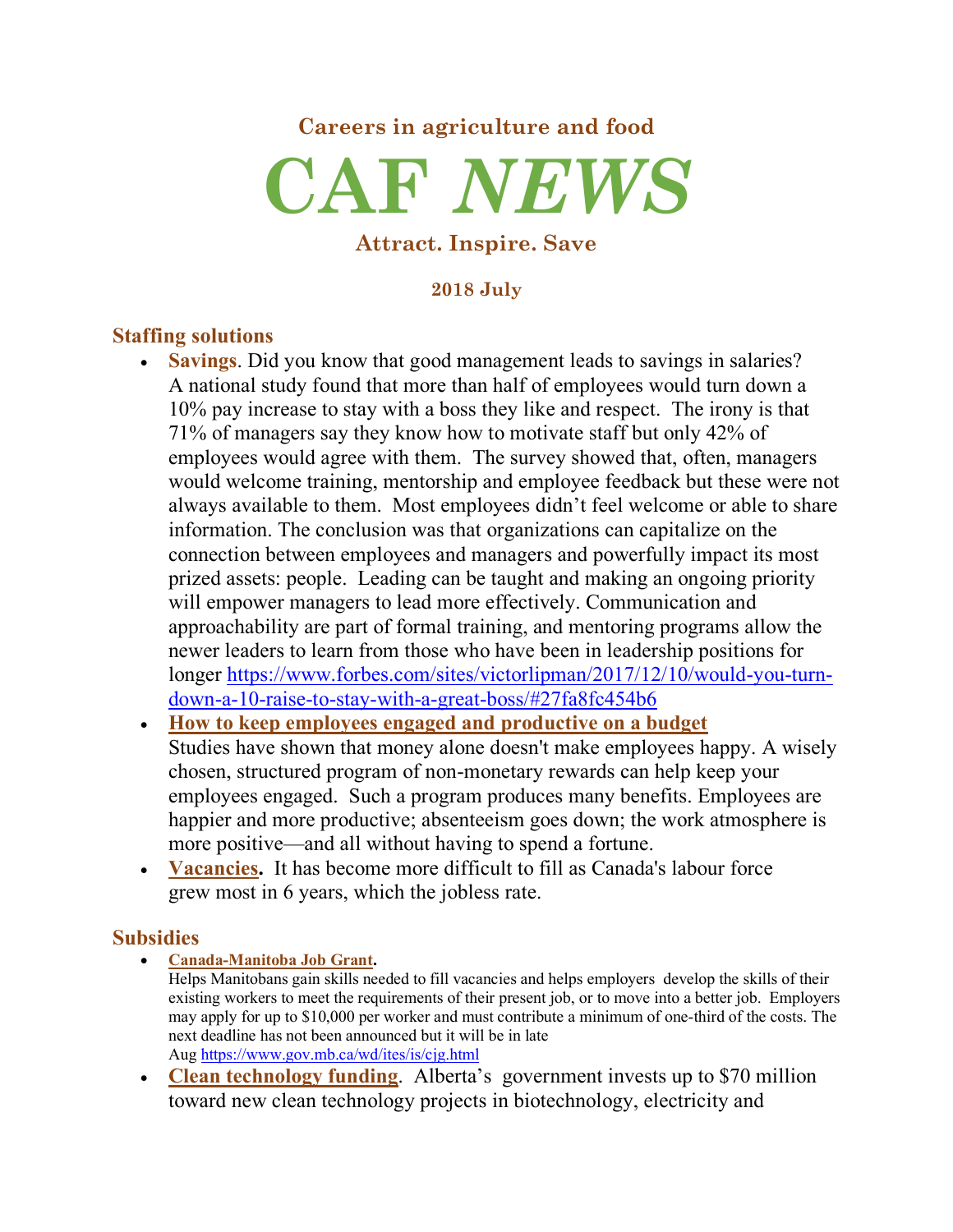sustainable transportation. The maximum grant under the BEST program is \$10 million and proponents will be required to put up at least matching funds for each allocation. The money is to be allocated by February.

- **Alberta Investor Tax Credit.** Tax credit to encourage investment in nontraditional sectors with strong job-creation potential. It is applicable across sectors, offering a 30% tax credit to investors who provide capital to Alberta small businesses doing research, development or commercialization of new technology, new products or new processes.**.**
- **Alberta Capital Investment Tax Credit**. It is to encourage manufacturing, processing companies to make capital investment in Alberta. the Fourth intake period will open in Jan 2019. AB invested \$70 million in a Capital Investment Tax Credit (CITC) which provides a non-refundable tax credit of 10% or up to 5 mil of a corporation's capital expenditures.

## **Conference**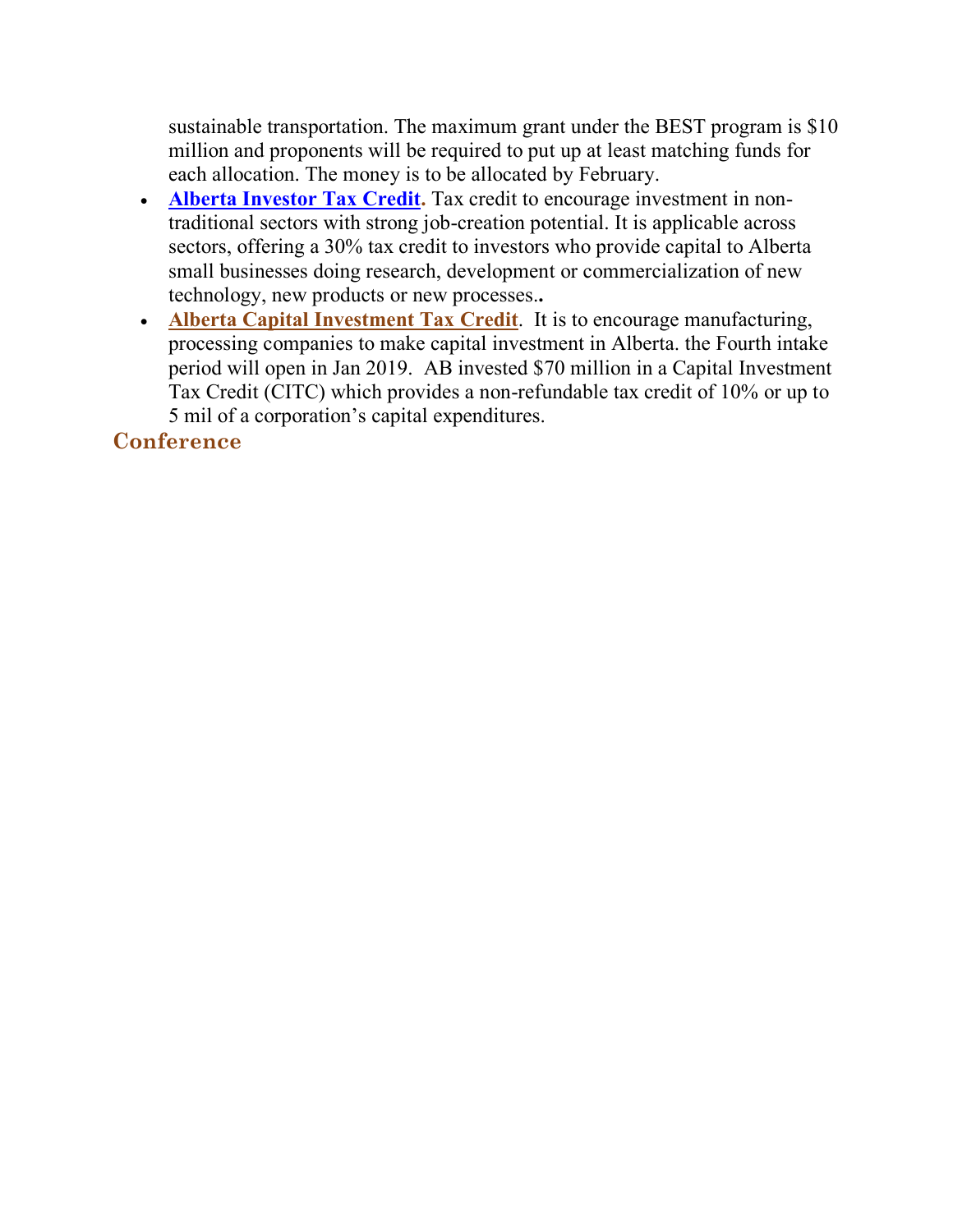**AWC, Advancing Women in ag Conference.** Niagara Falls, ON – Oct 15-16. This is "the" Canada event for all women in ag to meet, learn and advance their careers or businesses, . Why should you attend?

Watch this video by Rural Roots and see what women who attended the most recent Conference say about the benefits and what they got from attending.

• Sponsorship Opportunity. Attention manager. This is THE event for women in ag which offers stimulating conversations and training sessions that enhance leadership skills and builds connections within the industry. Providing sponsorship is an opportunity to support women in ag.

### **Announcements**

- **AWC** (Advancing Women's conference). FUNDING may be available for producers, growers or ranchers in Manitoba to attend their conference. AWCs are now recognized as a leadership training program under Ag Action Manitoba program. For information about eligibility, deadlines and how to apply **click here**. For sponsorship information, **click here**.
- **MWAF.** The MB women in ag & food group isconducting a series of interviews to women in ag. They include women that worn on- or off-farm. The series will be published gradually on their Facebook page
- **CAF search services**. If you have vacancies that are difficult to fill take advantage of this promotion. For a limited time, CAF is offering first time clients a welcome discount of 5% for search services.

### **Resumes**

Four resumes attached including candidates with experience in agribusiness (senior level), research, nutrition and agronomy. Candidate summary sheet is included.

Laura Lazo, Ph.D.



#### **Unsubscribe**

This message, including any documents attached, may contain privileged and confidential information intended for the recipient only. Any unauthorized use, copying or disclosure is prohibited. If you have received this message in error,

please notify the sender by email and delete or destroy all copies of this message. We use reasonable safeguards to protect all information collected, used, retained and disclosed in the course of conducting business; however, email may be vulnerable to interception by unauthorized parties. We